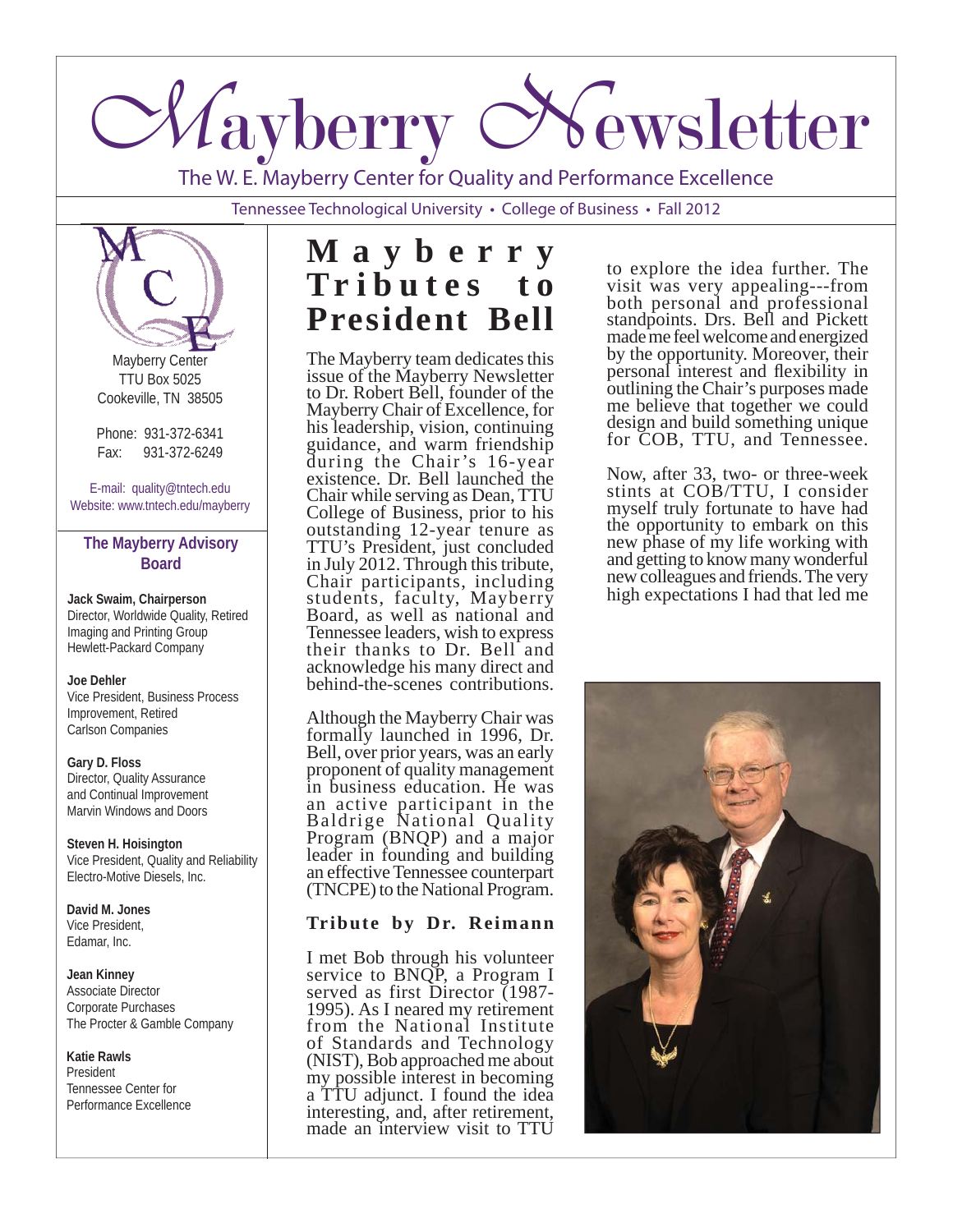to accept Bob's TTU welcoming offer have been exceeded again and again in so many ways.

The Mayberry Chair agenda Dr. Bell's concept enabled has taken more interesting turns than either he or I could have imagined, thanks to the involvement and advice of many other people, especially Dr. Natarajan, Mayberry Professor, who has given much time and energy to Mayberry Chair activities and evolution.

Chair activities include:

 *Student participation* Such participation includes Graduate Assistant activities, services to and involvement in TNCPE, attending Baldrige Award National Conferences in Washington, D.C., industry visits, interactions with the Mayberry Board and its agenda, and course credits given for TNCPE service;

*Mayberry Advisory Board*  The Board has brought more than a dozen business leaders from across the U.S. to work with students in classes, forums, and dinners. These services have enriched student curriculum, provided perspective on business issues, and advice on career choices and progression;

 *Newsletter* The Newsletter has given the Chair Program the opportunity to link to associates in and beyond TTU, to explore and develop numerous topics in performance management and assessment, and to keep associates informed of our activities;

 *L e c t u r e S e r i e s* The Lecture Series has brought business leaders to COB/TTU to present topics in modern business, for faculty as well as students;

 *Cookeville activities* This has involved presentations and



Dr. Reimann presenting a certificate from Dr. Hertz

interactions involving Cookeville schools, business, and healthcare;

 *TTU strategic planning* The Chair team has been involved in TTU strategy development;

 *I S E E S u p p o r t*  The Chair team has been involved in strategic planning and in creating TECH-REDI, a new regional economic development unit of TTU;

 *Paper Presentations* This includes papers for TNCPE, SAM, and DSI; and

 *Visits to other schools* This has included Northeast State, ETSU, Belmont, Lipscomb, Cleveland State, and Hiwassee.

The personal side of my COB/ TTU experience has been equally positive. My wife (Claire) and I have made many new friends, among the most revered over our entire lives. These have occurred mainly via the many personal interactions initiated by Gloria and Bob Bell and the Picketts---Gary and Cita. Many pleasant hours have been spent with other new friends. These include the Volpes, Barkers, Natarajans, Bargers, Armstrongs, Elkins, Medleys, and Lelia Gibson. Not only did Claire have many wonderful, guided trips to Tennessee destinations, through Cita Pickett, Claire was able to create and deliver a variety of enrichment programs for schools in Cookeville and beyond. For me, the continued association with "Dr. Nat" has been professionally enriching and personally enjoyable. The Mayberry Chair Program has also enjoyed the continuing support of Deans Jordan-Wagner and Niebuhr.

As TTU President, despite numerous responsibilities, pressures, and competing time demands, Bob always made time for Mayberry Chair people and activities and for me. For these many warm and enriching experiences, I am deeply grateful.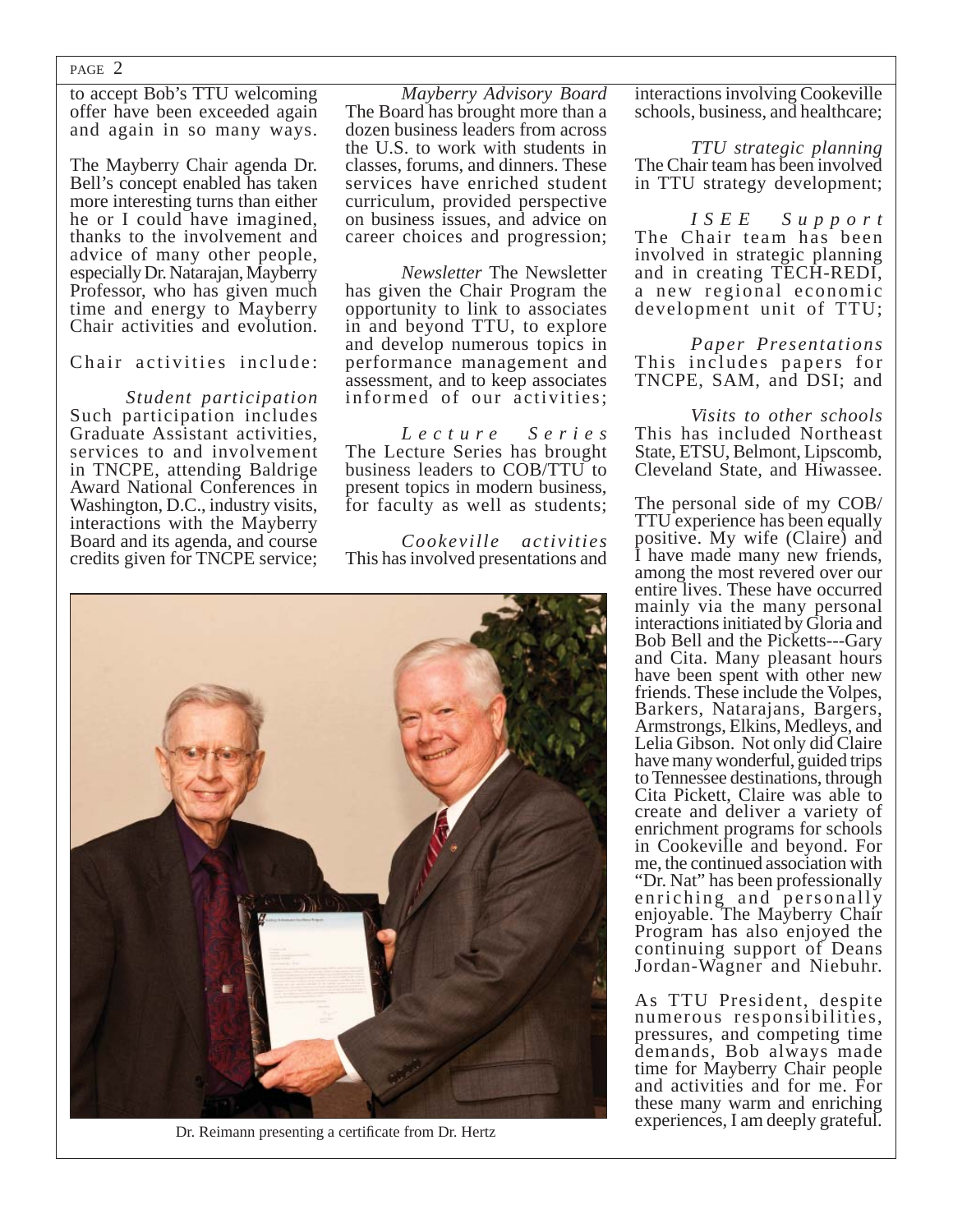#### **Tribute by Dr. Natarajan**

 I have known and interacted with Bob Bell for the past 24 years, foremost as his faculty colleague in the College of Business (COB) and later as member of the Mayberry Chair of Excellence. During those years, I have witnessed a remarkable progression of his leadership roles from the Associate Dean and Director of the MBA program to the Dean of COB to the President of TTU.

Building relationships and partnerships and leveraging them for the good of the organization has been one of his strengths. From its inception, he partnered with the Tennessee Center for Performance Excellence (then known as the Tennessee Quality Award) playing a crucial role in its early days. He encouraged me and other faculty colleagues to get involved and serve as examiners for the State award. The partnership with TNCPE continues to this day.

His involvement in the Baldrige program as an examiner for the Baldrige award led to his association with Dr. Riemann, the first Director of the program and the setting up of the Mayberry chair of Excellence in the college. He was one of the very few Deans who took the time to serve as Baldrige examiner multiple times. His vision for the Mayberry Chair was a unique one. Generally, Chairs in B-Schools have research as their focus but the Mayberry Chair was different, from the beginning it was conceived as a service Chair. Under the leadership of Chairholder Dr. Reimann, its mission was(and still is) to promote excellence concepts and practices. This created the opportunity for the involvement of students and myself in Chair's activities. Professionally, it has been a very rewarding and productive last 15 years for me. I will always cherish my association with Dr. Reimann and other wonderful

folks with whom I have interacted with in connection with the Chair. Needless to say without Bob Bell's vision it would not have happened.

Bob never believed in artificial boundaries between disciplines. Even before the Mayberry days, he and I have collaborated in many projects. He was always willing to visit my MBA Operations Class and participate in case discussions, providing a different perspective on the issues. He has team taught many courses. In the class room he would engage students and use simple examples and anecdotes to communicate difficult concepts. I always enjoyed working with him.

Bob has retained his interest in teaching and nurturing students – even as the President, he taught classes in Johnson Hall and found the time to write papers with students and make conference presentations with them.

Bob's leadership style was low key, down-to-earth, effective and very suited for the academic setting. It is said that leading a college faculty - a fiercely independent minded group - is more challenging than herding cats! As a leader, he never sought compliance but capitalized on the particular strengths and capabilities of faculty for institution building. He has left an enduring legacy for the COB and TTU.

#### **Tribute by Jack Swaim (Chair of the Advisory Board)**

I first met Dr. Bell during a Baldrige training session in the mid-1990's. It was my privilege to have him as part of the class where we deepened our knowledge of the Baldrige Criteria through deep review of a case study. I was struck by his quick grasp of the Baldrige values and how to apply them in real-world situations in order to improve organizational performance. More significantly, I was struck by his ability to listen

to other points of view and then to help classmates learn through self-discovery. Toward the end of the session, he approached me to discuss the idea of the potential role of an advisory board to support the Mayberry Chair and the COB. The Mayberry Board was an exciting proposition for a new way to add value to the COB, TTU, and other organizations throughout Tennessee and beyond. The various activities of the board are well documented by now and include many memorable interactions with students, faculty, small businesses leaders, and others. But in particular, two impressions stand out. First, the board members were surprised and delighted by the learning that we gained through our various activities; we expected to give, but we had not expected to receive so much. Second and more importantly, I and the other board members were overwhelmed by Dr. Bell's personal dedication and commitment. Despite his demands as dean and then President, he always made time for presence with us to catch up on personal lives and to support the Mayberry goals. His time was not just about being together, but it went beyond that as he put potential distractions aside such that we really felt his presence with both head and heart. He is truly a role model leader and friend who has enriched our lives beyond measure.

#### **Tribute by Brian Bowman and Cass Larson (The First Mayberry Graduate Assistants)**

Leadership is one of those nebulous concepts that inevitably conjure up vivid images based on our individual experiences. It's a very elusive and sought after competency that makes the right things happen in all areas of life. Individual definitions of leadership may vary, but most people have an ability to recognize good and bad leadership when they see it. Bad leaders don't inspire, good leaders do. Bad leaders don't communicate, good leaders do. Bad leaders make you angry and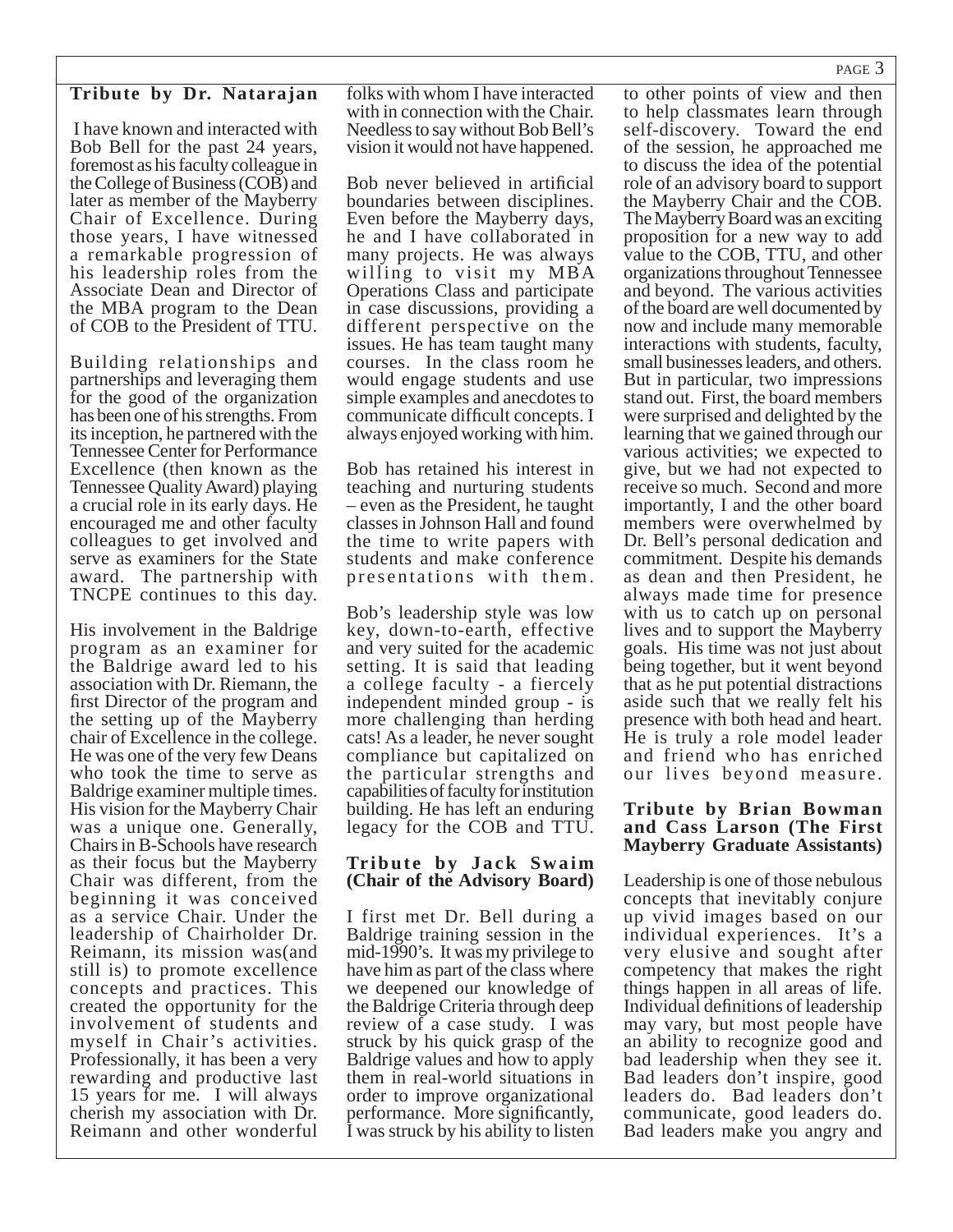want to run screaming from the room…you get the point.

Then, there are those rare few… the great leaders. Leaders with a humble presence that inspires, empowers, enlightens, and motivates-sometimes without saying a word. Leaders that make you feel like you not only can change the world, you will! Our story of one of those few great leaders begins at TTU at the start of the 1996 fall semester… the first two Graduate Assistants for W. E. Mayberry Chair of Excellence. All we knew was that we would be working with Bob Bell, or Dean Bell as we called him then, and Dr. Curt Reimann, the first Director of the Malcolm Baldrige National Quality Award- -a little intimidating at the time.

Little did we realize that we were about to have an amazing opportunity to learn from two great leaders; an opportunity that would shape our careers and our lives. Our initial introduction to Bob came at a lunch at a local 'Southern food' place he frequented, and in one of



the teambuilding pre-semester events for MBA students. In the following weeks, we began to meet periodically with Bob to plan for Dr. Reimann's first official visit, set up the Mayberry office, and begin thinking about an Advisory Board. We read volumes about quality and performance excellence, began thinking about our focus and purpose, and spent hours discussing and debating the Baldrige Criteria for Performance Excellence. In short, we had no idea what we were doing as Graduate Assistants, but we tried hard at everything.

We didn't fully realize it at the time, but Bob was teaching us to be leaders. He was inspiring us to learn, challenge our own thinking, make mistakes, and grow. We usually met in a conference room next to his office...an informal affair and Bob often had his shoes off. In those discussions, Bob would always listen patiently, give us things to think about, and provide directional guidance but never explicit instruction. Those discussions were like meetings with a friend over lunch. And, we learned to lead.

In the classroom, Bob had a relaxed and confident presence and loved to teach often by simply asking questions and gently prompting students to engage in a discussion. He would make sure the key points came out, but it is clear that the journey is as important as the result when it comes to understanding a topic. It was a wonderful way to learn because it was a conversation, not a lecture.

By the end of our first year we had a regular schedule of programs and events with Dr. Reimann, we co-authored the criteria for the new Global Competitiveness category of the Tennessee Quality Award (now TNCPE) program, and became Examiners for that program. Our experiences translated into short-term success President Bell receiving the Ned McWherter Leadership Award<br>in the classroom and long-term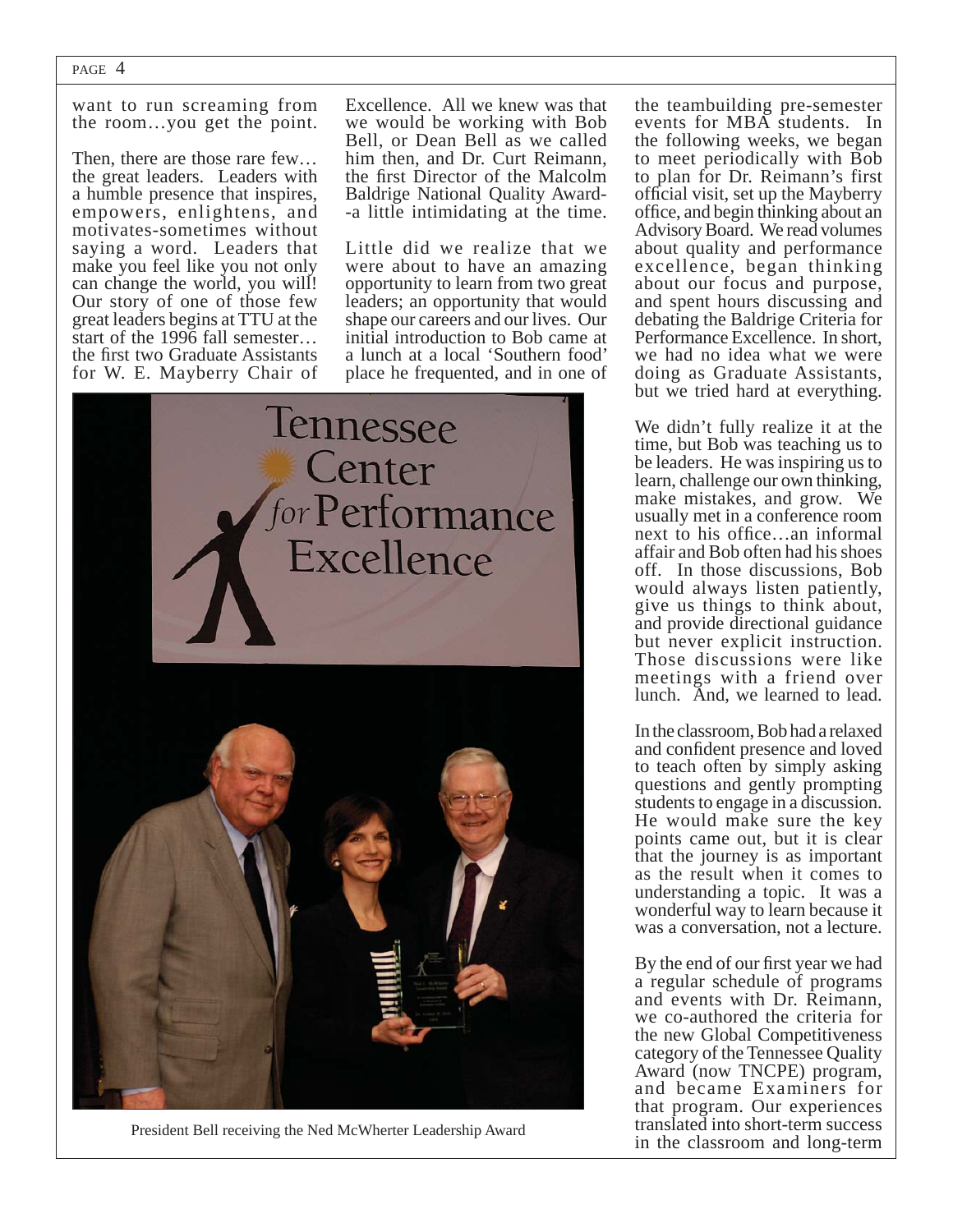success as business leaders in our respective careers. We also came to learn (mostly from others) that it was Bob who worked tirelessly to establish the Mayberry Chair and recruit Dr. Reimann to be the Chairholder.

We recently attended a retirement dinner for Bob where we heard countless stories of people whose lives have been similarly impacted. A lot has changed in the 16 years since we became the first Mayberry G.A.s, but great leadership has not. Great leaders like Bob Bell set the example by their actions. They express their commitment through establishing a culture that enables transformative success and, most importantly, they never lose sight of the single most critical element of great leadership...it's all about the people you lead, not you. Humble, caring, and selfless are words that don't often appear prominently in articles that talk about characteristics of a great leader, but they do describe Bob well and are at the root of great leadership.

President Bell (Bob), thank you for being such an inspirational leader. Sincerely, Cass and Brian.

*Cass is Director of Structuring & Portfolio Management, s u p p o r t i n g c o m m o d i t y purchases at the Tennessee Valley Authority; Brian is now a Partner with C3 Consulting, LLC, providing leadership in the organization and working to help clients in Middle Tennessee through growth and change.* 

#### **Tribute from Dr. Harry Hertz ( Former Director of the BNQP)**

Dear Bob, On behalf of the Baldrige National Quality Program (BNQP), I want to thank you for your many contributions to BNQP over its nearly 25 years, and to its larger purpose---improving the performance of organizations across the United States. Your

successful leadership as President of TTU and as Dean of its College of Business, as well as your services to BNQP, to the Tennessee Center for Performance Excellence, and to Tennessee communities, reflect your vision and a sustained dedication to our national purpose. Your spirit of service and continuing support have inspired and enabled many colleagues to enrich our work and their lives. In my view, yours has been an exemplary career of service- --one which you, your family, and countless colleagues should enjoy with justified pride, as you enter the next stage of opportunities to serve. I wish you and Gloria a happy and healthy retirement.

#### **Tribute by Katie Rawls(President and CEO of the TNCPE)**

When I joined TNCPE in 2004, Bob Bell had already been one of our most passionate supporters for more than a decade – and his support has never wavered. You might say he was one of our founding fathers, serving on a study group convened in the early '90's by Johnny Hayes (Tennessee's Commissioner of Economic Development) to develop the concept for a state quality award program modeled after the national Baldrige Program. When the Tennessee Quality Award was launched in 1993, Bob was named to the board of directors. Since that time, he has promoted performance excellence across Tennessee through his service as a volunteer examiner, a team leader, a board member and a judge. He has encouraged all types of organizations (and several TTU departments) to submit applications to the TNCPE award program. And in 1996 he put Tennessee Tech on the performance excellence "map" by recruiting Curt Reimann, the founding director of the Baldrige National Quality Program to accept the Mayberry Chair of Excellence. Bob even carried the message of continuous improvement and performance excellence abroad, helping to create a quality program on the island of Mauritius!

During his most recent tenure on the TNCPE board (2006-2011), Bob chaired our Governance committee and made a lasting contribution to our long-term sustainability by designing a Leadership System (based on Baldrige principles) to guide the board. The system is simple yet elegant, calling on board members to make a commitment each year as to the role they will play on the TNCPE board – and then evaluate their own performance at the end of the year. We've been proud to share this "best practice" with other state Baldrige-based programs and other nonprofit organizations.

It was no surprise that in 2006 the board's executive committee unanimously selected Bob to be the inaugural recipient of the Ned McWherter Leadership Award. This award was created to recognize one individual each year who has demonstrated outstanding leadership in the pursuit of performance excellence beyond the confines of his own organization. Gov. McWherter got a huge kick out of presenting his namesake award to Bob – one of my favorite mementos is a photo that sits on my bookshelf of Bob receiving the award from the governor and me at the TNCPE Awards banquet.

Over the years I have been proud to consider Bob a trusted advisor and friend. I appreciate the high standards he sets for academic excellence, and his consistent focus on meeting the needs of students and the TTU community. He has been an outstanding leader for Tennessee Tech and the Board of Regents. Although he has retired, I will continue to look to Bob for a steady hand, a calm voice, and an unerring sense of what's the "right" thing to do in a tough situation. And for the record – I promise to wait at least six months before re-engaging him in TNCPE!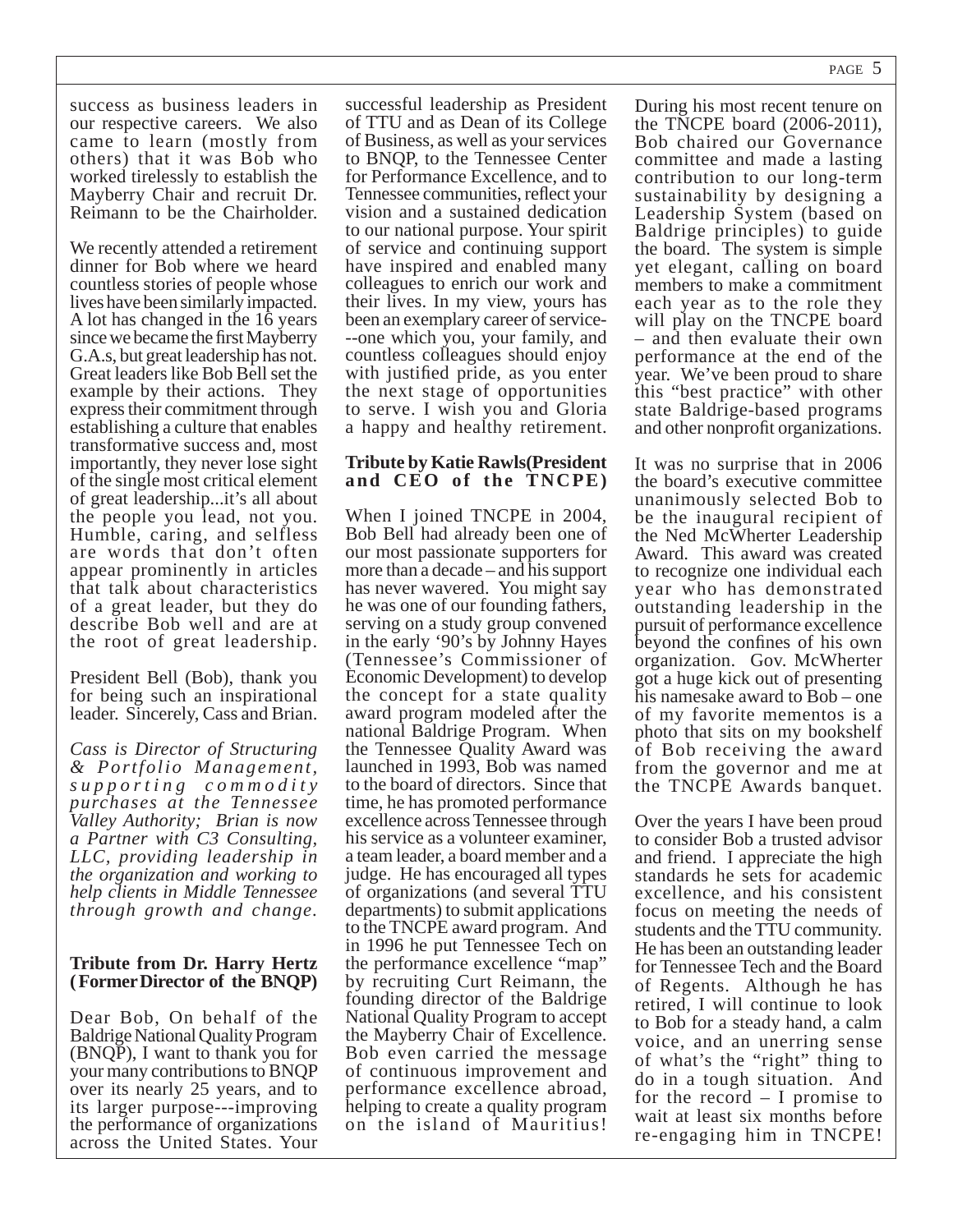## Business Education Integration: Context Criteria, Performance and Strategy

#### **by Dr. Curt Reimann**

In our previous article on business education integration [Mayberry Newsletter, 2011], we examined a common criticism of business education---that discipline knowledge is poorly integrated. We were prompted by a then-recent HBR article ["No, Management is Not a Profession"] which concluded that "some business skills can't be taught in a classroom. They have to be learned through experience." This article goes on to say that "business education is more about acquiring the skills of integration than about mastering a set body of knowledge", and "the key is to recognize that integration is learned rather than taught: it takes place in the minds of MBA students, who link the various elements of the program." The HBR article also cites Henry Mintzberg's view that MBA programs straitjacket managers by encouraging development of narrow functional expertise rather than the integrative skills that define effective management. In an earlier HBR article "How Business Schools Lost Their Way", Bennis and O'Toole express the view that "the integration of discipline-based knowledge with the requirements of business practice is left to the students." Overall, these authors express a common theme: students' understanding of how disciplines link and how disciplines relate to or-

ganizational practices are critical parts of integrative knowledge.

As part of our own work, we sought to understand integration better in terms of its meaning, characteristics, and possible avenues for improvement. Two key points we made were:

In practice, disciplines can be linked and used in many ways, so that unless there is larger context for such linkages, the study of linkages would not alone provide an effective avenue for understanding or improving integration; and

• Discipline linkages, per se, are seldom of direct interest in the organizations and in the positions most business school graduates ultimately occupy. Such linkages are defined by and driven by specific work requirements of the graduates' organizations.

 From this line of reasoning, we posed an alternative view---that inadequate understanding of discipline linkages is a symptom of the integration problem, not its cause. Our view that took shape was rooted in our belief that building students' capacity for "sense-making" of business disciplines and of varieties of organizations' uses of such disciplines would be enhanced via better integrating contexts, learned and used in school. In other words, the larger issue may be that students have inadequate contexts or frameworks for acquiring and "making sense" of knowledge, facts, and opinions. Such sensemaking, or ongoing construction

of understanding, is what we perceive to be the essence of experiential learning. Building on these overall perspectives, especially the importance of contexts, the remainder of our previous article was directed toward outlining and briefly describing context criteria, which were then used to assess a context, organizational performance, relative to these criteria. In this article we further pursue integration, context criteria, and contexts. We do this via use of perhaps the most common of integrating vehicles in business education---business strategy. Following this, we summarize our conclusions regarding context criteria, performance and strategy contexts, and curriculum considerations.

## **Context Criteria**

Our previous article on integration and contexts led to draft criteria we believe good contexts should meet. These are:

- **Authentic:**
- Experiential;
- Systems Oriented;
- Broadly Applicable;
- Open and Dynamic;

Tied to Well-Defined

Bodies of Knowledge; and • Easily Adapted to Busi-

ness Education Tools.

First, we ascribed basic meaning to each of these seven areas. Then, using organizational per-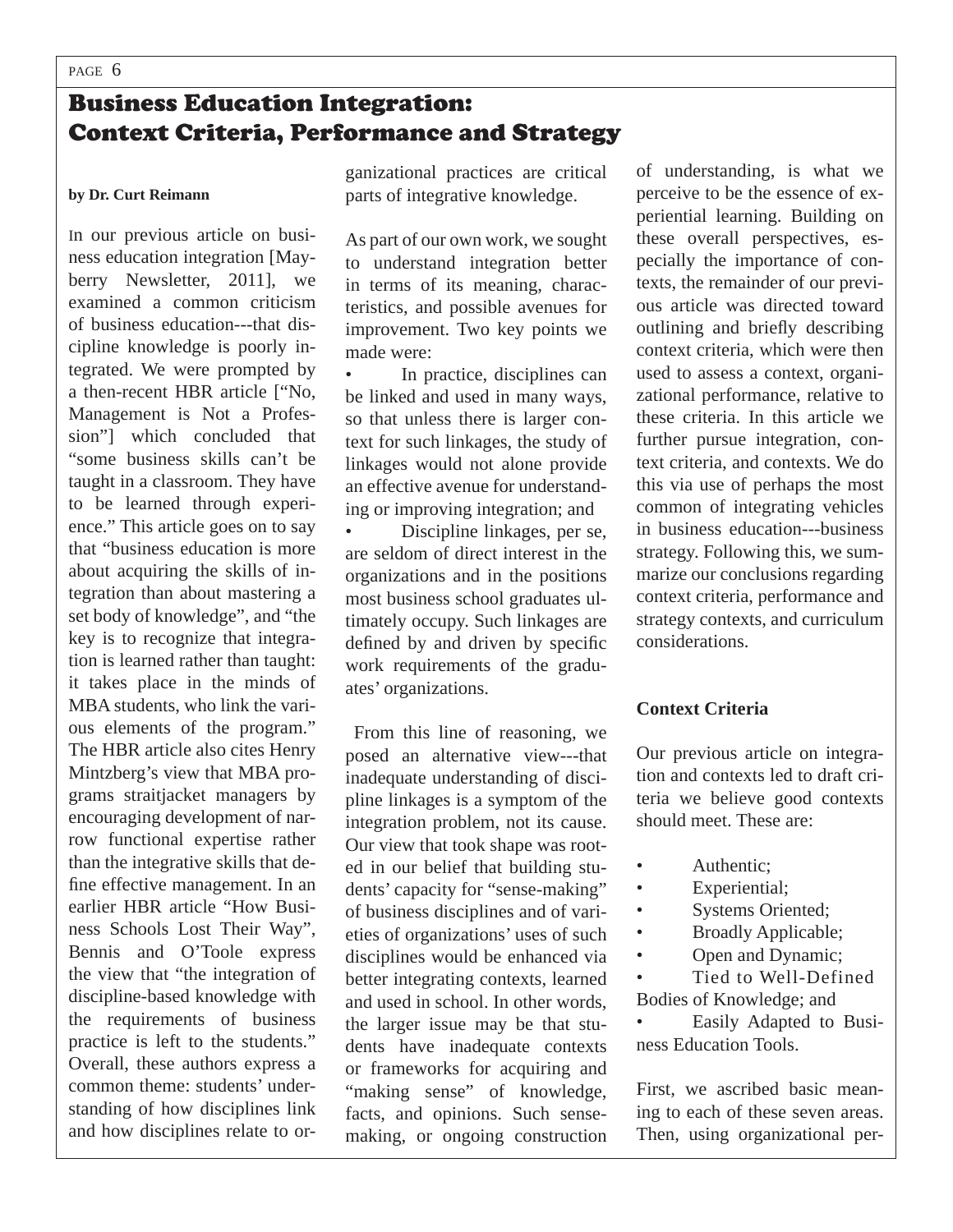formance (our primary area of interest) as a trial context, we examined how well this context meets each of these criteria. Although we were encouraged by this initial attempt, we were also sensitized by nuanced meanings of "integration". We had cautioned, for example, that "academic practitioners and those who employ business graduates might not necessarily agree, except in very broad and general terms, on what integration means in practice". (In discussions with colleagues over the past year this concern was reinforced.)

## **Meaning of Integration**

To build upon our earlier context work, we begin by making more explicit our meaning of integration. We propose the following: "Effective use of discipline-based knowledge to support organizational purposes, strategies, requirements, and practices."

In proposing this meaning, we seek to convey its four important characteristics:

• Applications-orientation—covering all organizations, not just businesses;

• Spans the range from broad organizational purposes to practices, which is intended to fit most business graduates' roles and levels in organizations over their careers;

• "Effective" implies appropriate, competent, and productive; and

• Business education connection is anchored via "discipline" knowledge.

## **Strategy as a Context for Integration**

Strategy is a common business education, "capstone" offering. In addition to providing students with very important new knowledge, strategy is often highlighted for its major role in integrating students' knowledge gained from their prior, overall business educational experiences. Here's how we view strategy relative to the above context criteria:

#### *Authentic:*

Strategy and related directionsetting are central and enduring requirements for all organizations. However, planning purposes, types, frequencies, and processes tend to vary greatly from organization to organization, depending upon many organization-specific factors.

## *Experiential:*

In practice, strategy and strategic planning are carried out mainly by senior leaders and Boards, but the implications of strategy tend to reach most positions inside organizations. As customers and citizens, however, translating our limitedcontact experiences with the many organizations we encounter into inferences about their strategies is generally not simple.

## *Systems Oriented:*

Well-developed strategic plans, especially those involving new directions, need to take into account and "orchestrate" all parts of the organization. Strategic understanding at lower levels in organizations tends to focus on unit and sub-unit requirements and changes.

## *Broadly Applicable:*

Organizations in all sectors carry out strategic planning. As indicated above, there are great variations in all aspects of strategy, strategy development, and strategy deployment.

## *Open and Dynamic:*

Strategy development and planning are on the leading edge of change. The tools and techniques of strategic planning, including environmental scans and "SWOT" analyses, are intended to ensure that organizations remain open to the full range of factors that affect their futures and how to respond.

## **Tied to Well-Defined Body of** *Knowledge:*

Strategy development concepts and methods constitute a well-developed body of knowledge.

## *Adaptation to Business Education:*

Strategy concepts, methods, and cases make up a rich literature to support business education. In addition, the business media regularly provide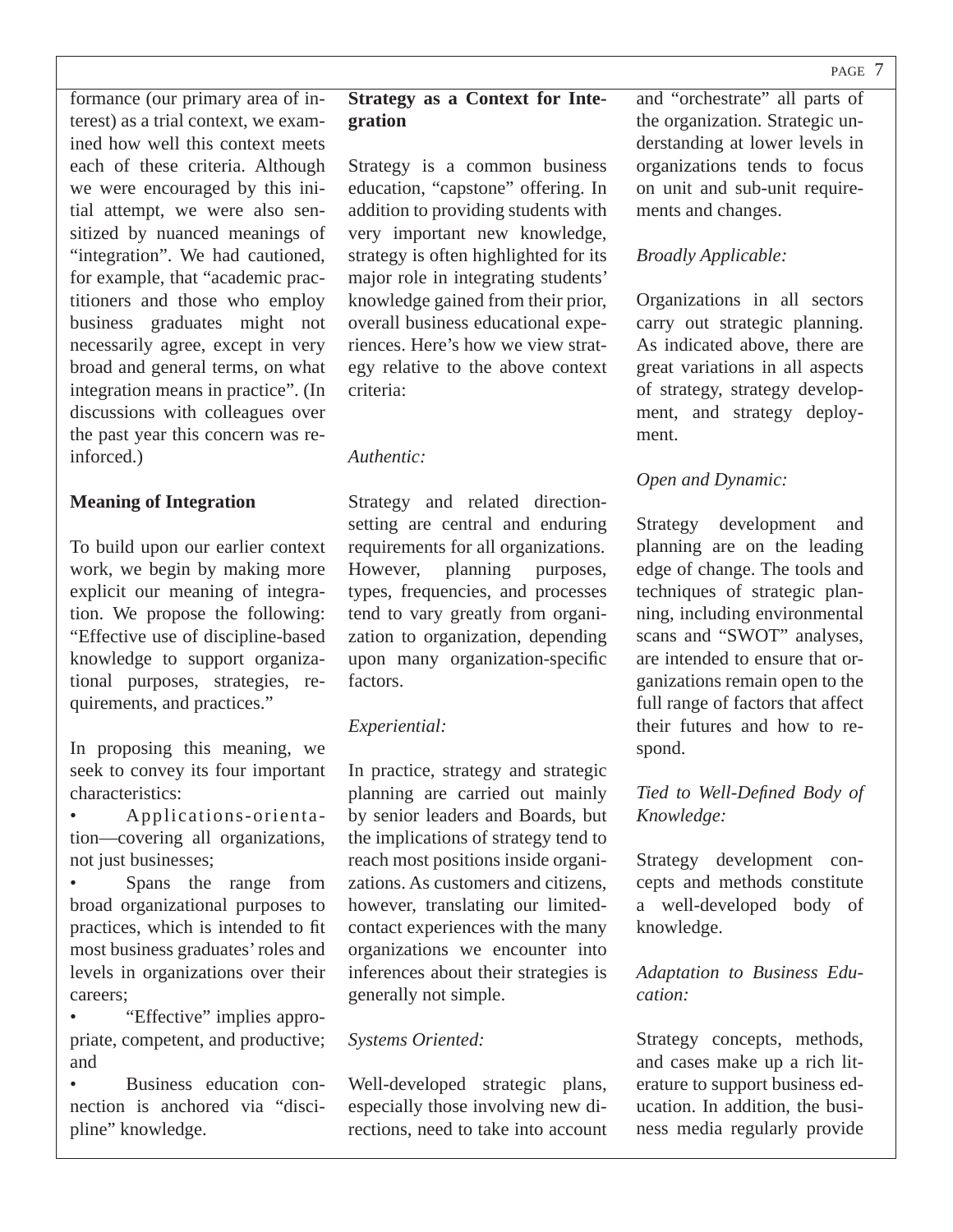a wide and rich array of current examples to enhance course content and student experiences.

Clearly, and not surprisingly, the strategy context fits the proposed criteria very well. Moreover, as strategy is a commonly-used "capstone" offering, it occurs after students have completed other, narrower, discipline courses. This place in the business education sequence is critical to ensure that meaningful uses of and connections with other business disciplines are achieved via a strategy orientation.

## **Performance as a Context for Integration**

In our previous article we concluded that "Overall, a context based on performance would appear to be an effective choice for building (students') capacity for long-term integrative learning." However, under our body of knowledge discussion of performance, we noted that "although performance management is a rapidly emerging body of knowledge, it is gaining in use and taking shape largely outside the academic arena." Performance management is not yet an academic discipline in mainstream use.

In further discussions with colleagues, a concern expressed has been that "performance" itself is not well defined. Although "performance" is a broad term, as we described it in our article, it is bounded in ways similar to

other academic disciplines. In particular, the components of performance management we gave tie to organizations' strategic goals and requirements. In addition, many of the body-of-knowledge tools and techniques of performance management, such as metrics, process analysis, and assessment, are widely used in organizations to track and improve performance.

Conclusions and Discussion

## **Strategy and Performance as Contexts: A Comparison**

Performance and Strategy---basic, major, and enduring preoccupations of organizations---match up well against all dimensions of the proposed integration-context criteria. Both are inherently holistic and "cross-cutting" which means that all business disciplines arise, but do so as means, not as ends.

In terms of long-term experiential breadth and depth, performance would appear to be a more visible and intuitive vehicle than strategy. As discussed in our earlier article, organization leaders' and employees' performance is tied to organizational performance. Accordingly, performance appraisal systems are now widely used to set compensation. Also, as consumers and citizens, performance is a significant part of what we actually experience or observe about organizations. Inferences about strategy may be difficult to draw unless we know much detail about the scores of organizations we encounter. Factors such as competitive and market forces

and the bases for the strategic choices organizations make would not be evident without research.

## **Curriculum Coverage of Performance**

Because performance is anchored in strategy, and both are holistic, strategy would appear to be the best business education vehicle for teaching performance concepts. However, the great breadth and depth of topics to cover within strategy make it difficult to adequately "drill down to" performance. In addition, covering performance without first ensuring good treatment of strategy deployment, would not be effective. Overall, with strategy as the primary vehicle to address integration, there are very hard tradeoffs between breadth (covering many types of organizations and types of strategies) and depth (showing details of strategies and strategy deployment). Covering performance under strategy requires great depth.

Embedding performance concepts broadly across curriculum is a difficult challenge because performance derives from overall organizational strategy and such strategy is not easily studied within individual disciplines. Hence, discipline-based coverage of performance is likely to be limited to generic performance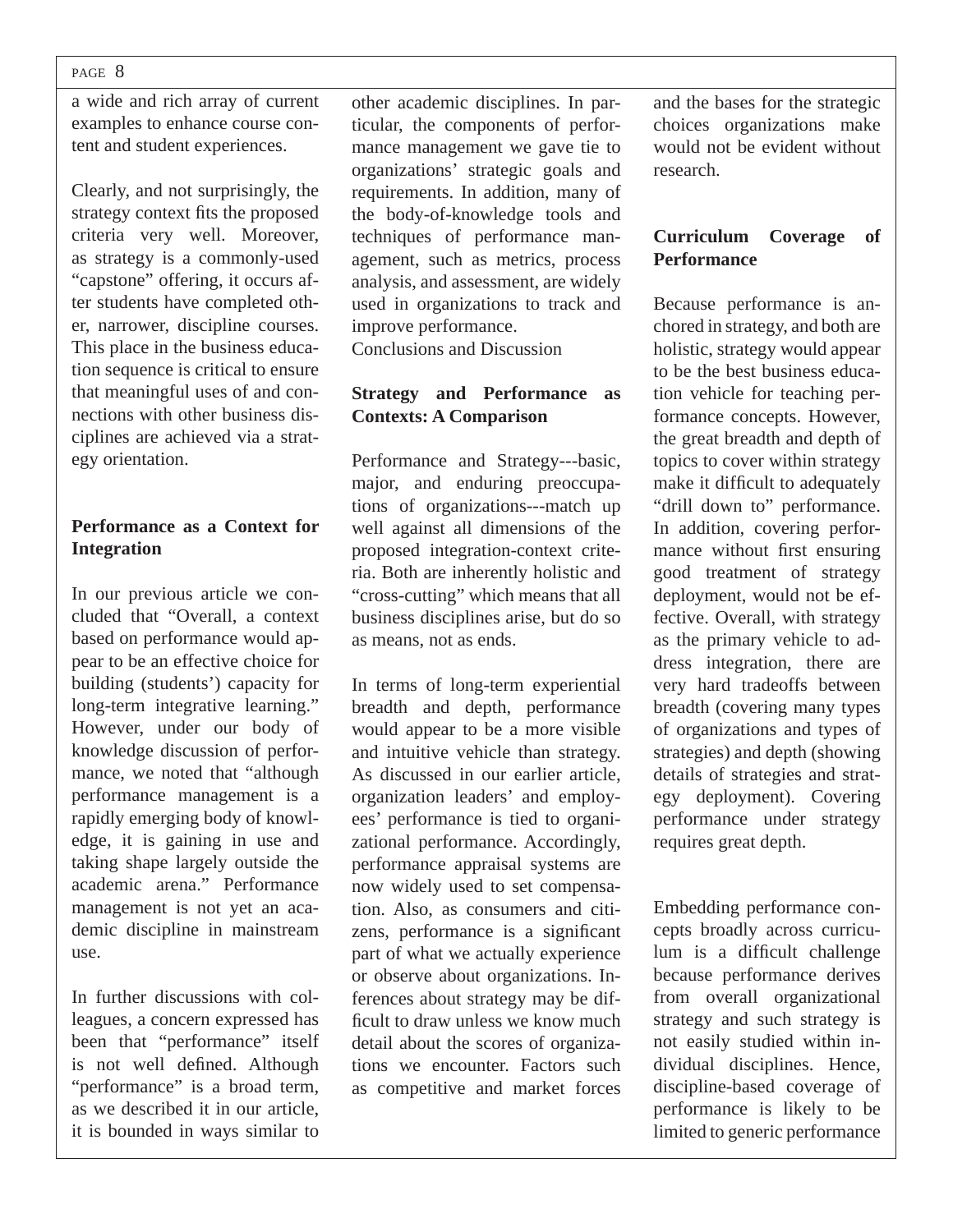performance, might help bring about better delineation and balance across these two important

concepts of "competence".

indicators, not necessarily ones tied to organizational strategy. However, generic performance indicators, such as response times, accuracy, and customer feedback, could be used to build and maintain awareness of performance across curricula.

#### **Uses of Context Criteria**

Context criteria could be of value in overall curriculum development, design of individual offerings, and preparing for Assurance of Learning requirements.

In particular, criteria help ensure attention to and reinforcement of integration as a major objective in design. More importantly, perhaps, criteria should aid design by focus on targeted applications of business education to organizations and their requirements for success.

Within business education, there is a dynamic tension between discipline competence on one hand, and organizational competence on the other. The two are not the same. Use of context criteria to focus on organizational requirements, especially requirements related to

**Dean Bell and his College of Business Team**



L-R: Drs. Norm Williams, Gary Pickett, Bob Bell, Virginia Moore, and Charles Caldwell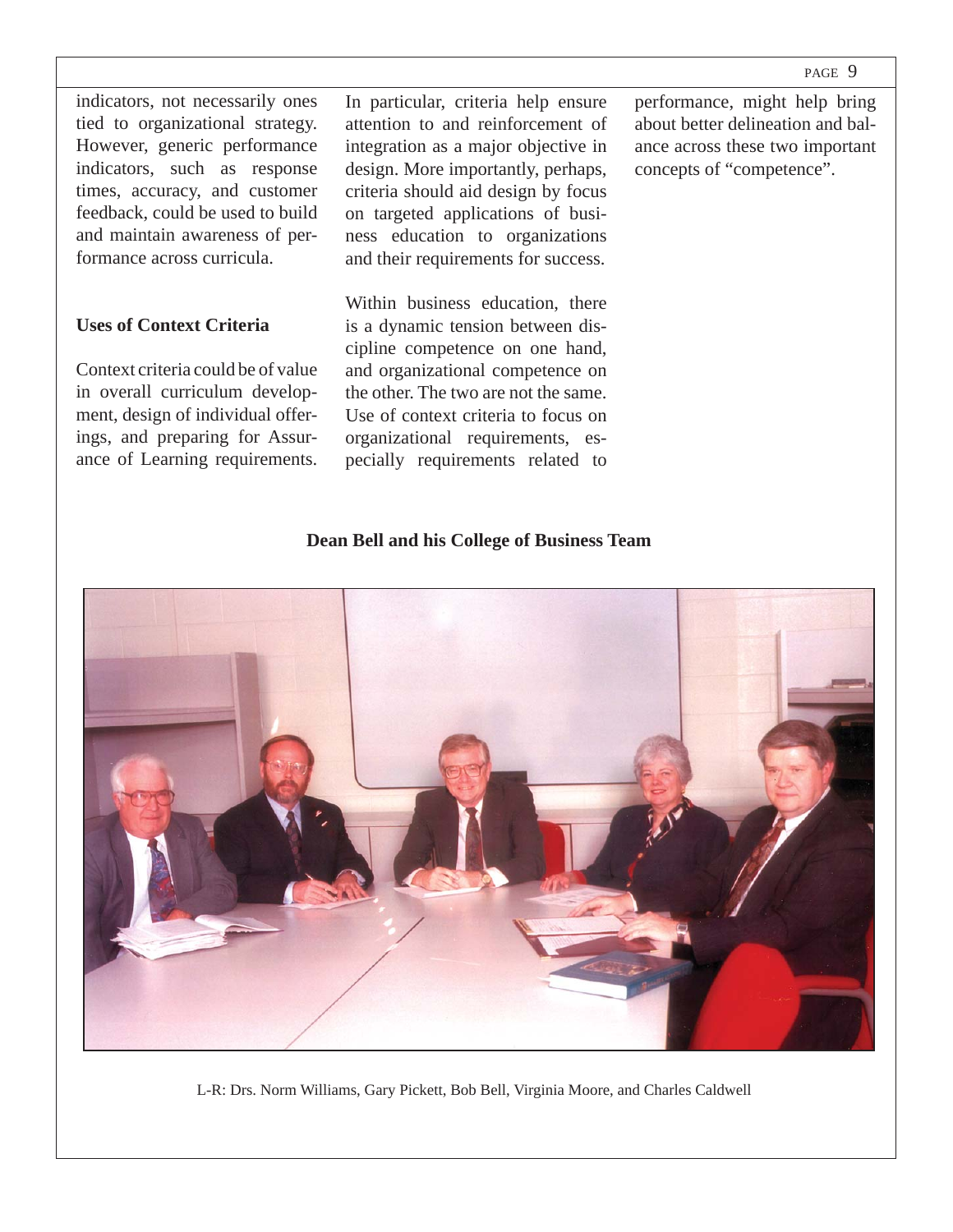# On Wings of Eagles

**by Dr. Bob Bell**

 I was asked to present a "last lecture" at TTU last spring. I'd like to share a few excerpts from that lecture here in this Mayberry Newsletter. I want to thank Dr. Reimann and Dr. Natarajan for inviting me to share these thoughts in the newsletter, and I certainly want to thank Curt and Nat for the outstanding work being done through the Mayberry Chair of Excellence program at Tech. I also want to note that these "comments" stem from an oral presentation to an audience, and were not intended to be "academic" in nature.

 I have to begin by paying tribute to Dr. Randy Pausch. I think many of you know of Dr. Pausch, an outstanding scientist and engineer, co-founder of the entertainment technology center at Carnegie Mellon University ( and one of the most popular professors on campus) who learned that he had terminal liver cancer at age 47. His "last lecture" made this phrase famous. I want to pay homage to Randy for the wonderful positive attitude he held up to the very end. But the title is also appropriate for an end to the presidency at TTU.

 I'd also like to emphasize that this wasn't my last lecture—I hope students at TTU will see a lot more from me before my last one is delivered; and I am teaching some wonderful students here at Tech this fall.

I chose to title my last lecture "On Wings of Eagles." This title seems appropriate for a university like Tech—the home of the Golden Eagles! The theme comes from someone who lived a long time ago—a prophet named Isaiah, whose work is respected by most of the major religions of the world. He was speaking to a defeated people (or at least a highly challenged nation)…and we have certainly been "highly challenged" these past twelve years.

 Part of the message (found in chapter 40) says and I'm paraphrasing a bit….. "those who maintain their hope in the Lord will mount up with wings like eagles" Isaiah's message is about hope; vision; keeping the faith, even in the toughest of times; it's a great message about living, it's a message about soaring on wings like eagles, and it's a message I've used to close every commencement ceremony since I've been president.

 Over the years, TTU has been lifted on the wings of eagles….some very visible, some working quietly behind the scenes, but eagles every one. Some were presidents. Most were faculty, custodians, and secretaries. And many were supporters like those reading this newsletter. Golden Eagle alumni have also lifted Tech… some carried Tech's flag literally around the world like astronauts Barry Wilmore and Roger Crouch, who were the first recipients of honorary doctoral degrees from their alma mater. An outstanding university (ok, I'm biased!), TTU has been blessed over many years. It carries a reputation for excellence—I dare to say it has a reputation for excellence that is the best (or among the best) in the state. The university was founded by a group of church and community leaders who knew that the town of Cookeville and this region needed higher education. Jere Whitson referred to the type of training he envisioned as preparing for "practical work." A little later, Dixie College was replaced by Tennessee Polytechnic Institute, again focused on practical work. And this university today is known for producing alumni who "know how to work" and who have "dirt under the fingernails." I think the founding fathers would be proud.

 When one reads the histories of this great university, we are struck by the persistent sense of financial challenge….and a sense of how this university adapted to changing times. Today, we again have been stressed by financial challenge, and we again are in an era of profound change. We've endured one of the most difficult economic situations in modern history. And we're in a period where the nation expects (and needs) significant change in higher education. My presidential era was a period where the focus was on college going, or "access"—getting students into higher education. Tech's next president will serve in an era focused on "completion"—making sure more get out in a timely fashion. Students, you will be under more pressure to stay with the major you've chosen and also under pressure to complete college more quickly than students in preceding classes have. There's also a great deal of emphasis today in legislative bodies on 'relevance' less "fluff" in the curriculum—an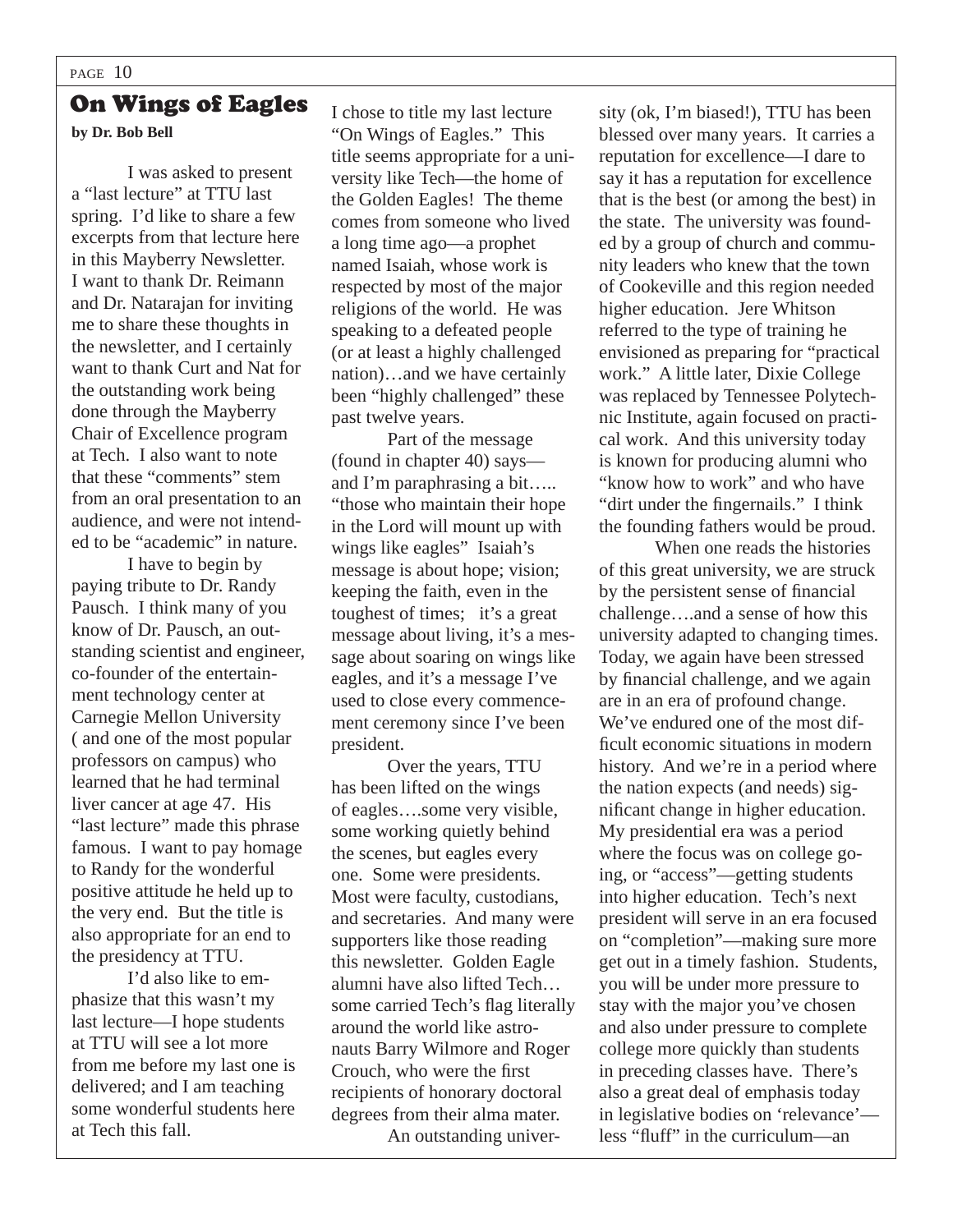idea that fits well at a university founded on beliefs in "practical work."

But, even in tough times, Tech has prospered, maintained the vision, enhanced a national reputation for excellence, and moved forward. In the past 12 years, we've seen: 12 years of record growth ; a new nursing building and the naming of the Whitson-Hester school of nursing; the Millard Oakley STEM Center and Ray Morris Hall; two new governors schools focused on technology leadership; two new residential complexes, and five learning villages; a new athletic performance center; the acquisition of Prescott Central Middle School ; 14 acres of campus expansion with the acquisition of Foundation Hall ; and the acquisition of Southwest Hall, the former regional health center.

 It has been a team effort in a high tension environment, and there are many people to thank……the faculty and staff, alumni and university supporters, the university leadership team, our legislative and congressional delegations…and many others. Everyone has gone above and beyond the call of duty, even in exceedingly difficult economic times. And we have persevered. It's good every now and then (especially in difficult times) to "count the blessings," and be reminded of some points of excellence: in the 2011-2012 academic year, Tech had 11,768 exceptionally talented students; over 70,000 alumni (22,000 of whom graduated in the past 12 years); the university is ranked as among

the south's best in U.S. News and World Report and Princeton Review; it is named as one of the 50 best college buys in American public universities; payscale.com recognized Tech as an excellent university, with an outstanding engineering school; Tech alumni complete college with the lowest debt of any public university in the south; Tech graduates have the highest salary expectations of any public university in the state of Tennessee. All programs are nationally accredited.

 Tech is a unique, complex university—a comprehensive, multipurpose college with a technological mission, a mission driven-commitment to the Upper Cumberland region of Tennessee, and a reputation for excellence. We have faced a lot of challenges together………. And this university will face many more.

 Today, we are challenged with the Complete College Act, and pressure to graduate more students than ever before. We know we have to reinvent ourselves—great universities cannot become stagnant or lethargic—we must do vital revisions to an outstanding curriculum, and we must continue to think about new, improved methods of serving our students and the public interests of our region and our state.

 This university has a great deal to celebrate, and maintains great strength because it has solid core values. It is nationally known for high quality; it provides access to talented students from all across our state and nation (and literally around the world) yet also is the gateway higher education center for students in rural Middle Tennessee.

 During my presidency, I've spoken often about what I felt were Tech's core values: technological leadership for our state and nation;

enrollment (serving talented students); maintaining a caring campus (citizenship/service); maintaining high quality. Tech's mission statement fits well with the current and future expectations for higher education organizations: we are the state's technological university, with a history focused on relevance and "practical work". Today, we might call ourselves the state's STEM campus. But we are also a comprehensive university with important teaching, research, and service responsibilities, and with program offerings designed to attract, educate, and refine students who will contribute in a wide range of fields.

 At the heart of our mission is our student body….past, present, and future. Gloria and I have loved—literally loved- the wonderful interactions we have had with students at tech. Whether it be teaching a class, visiting with them in church (or at Spankies!), travelling with our student athletes, or working with them on a farm in tornado relief efforts in Macon county,

 Students are the reason Tennessee Tech was created. Teaching is and always has been our core mission. They are bright and incredibly talented, and they have a lot to look forward to in life. Even though they are living in a different world than the one I grew up in…..some things remain constant, so any last lecture has to impart a small portion of advice (hopefully appropriate for any major here at Tech). When I was in college, the nation faced unprecedented economic threats; we were at war (Vietnam instead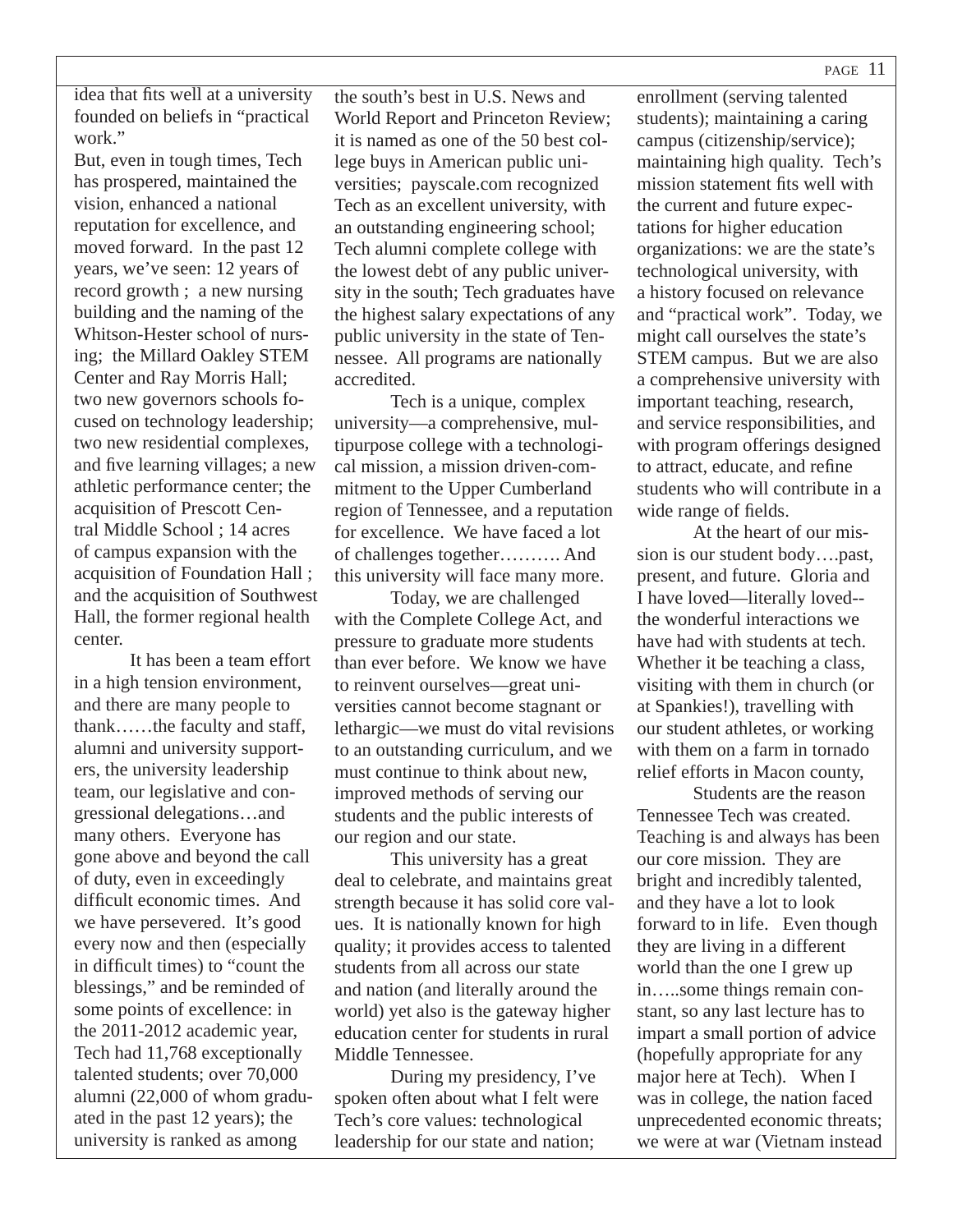of Afghanistan and Iraq); external threats (cold war and the Soviet Union, rather than religious terrorism) and, in politics, we were a strongly divided nation. Students today have also experienced these kinds of environments, but I contend that those kinds of challenges shouldn't deter them. They have a bright future ahead of them, and our country and our world need them, the next generation of technological leaders and engaged citizens.

Even in this difficult economy, they will venture out on their first job (or their first job after completing their degree). I believe there are some essential skills and attitudes students need to take with them, regardless of your major. So, with apologies, some advice to students: \*First, you need some strong technical ability related to the position you are in and related to your preferred career; that's a given. \*Second, you need an ability to communicate, and not just with an iPhone or a text message. Real communication will require strong interpersonal skills, an ability to listen and write well, and an ability to speak effectively. \*Third, you need to be team-ready, able to work in and lead teams….teams that may have members from significantly different walks of life than yours. Randy Pausch made an important point during his last lecture, and I quote: "I know you're smart. But everybody (around here) is smart. Smart isn't enough. The kinds of people I want on my research team are those who will help everyone feel happy to be here." \*Fourth, Tennessee Tech students are famous for their work ethic.

You need to hit the work site ready to work hard…harder and longer than others if need be. You're good….you just have to show it. Dr. Pausch emphasized that to his students also: "fundamentals, fundamentals, fundamentals. You've got to get the fundamentals down because otherwise the fancy stuff isn't going to work." \*Fifth, you need to be ready to take advantage of opportunity, when it knocks. Often, it will knock when you least expect it. It may be at an inconvenient time in life. But the train is in the station, and it will pull out soon, whether you are on board or not.

 Unfortunately, unseen, unexpected challenges often come along with opportunities. It won't always be easy. Life throws some curve balls at almost everyone, and you may run into a brick wall or two. In fact, I promise that you will hit those walls. Randy Pausch encountered a number of real brick walls during his career, and he shared his thoughts about them at his last lecture: "the brick walls are there for a reason. The brick walls are not there to keep us out. They are there to give us a chance to show how badly we want something. Because brick walls are there to stop the people who don't want it badly enough. They're there to stop other people."

 Now, just a few thoughts on leadership. Randy Pausch was a leader of a number of engineering teams, and I've had the good fortune to be a leader of several teams and organizations too. For just a few minutes. I want to share a few observations about leadership and decision making.

Leadership is an influ-

ence process. There is nothing linear about it. While it is not "random" or "whimsical," it is definitely not a linear model. Leaders get things done with and through others. Often, it seems to me that people confuse supervision with leadership. They describe leadership as a "downward" process, where the leader influences those that report to him. This is, indeed, a part of leadership, but I don't believe it is the most important part. I believe the most important actions a leader takes are those attempting to influence people who do not report to him or her. Leaders must influence upward, influencing the boards and individuals the leader reports to. Leaders must influence outward, communicating with and reaching out to colleagues who are also in the organization, but not reporting to the leader. And, in business and many other organizations, leaders must influence customers and external constituencies. Leadership is truly a "strategic influence" process, and is much more than supervision.

 I love whitewater rafting, and Gloria and I and the kids have done the Ocoee, the Nolichucky, the Nantahala, the New, the Snake, and we've been over 7-foot falls on the Chattooga. It seems to me that leadership (at least my experiences) has a lot in common with whitewater rafting: \*it is exciting, with high energy; \*it's a team sport, and we're all in the boat together, with lots of communication; \*your team depends on your effort.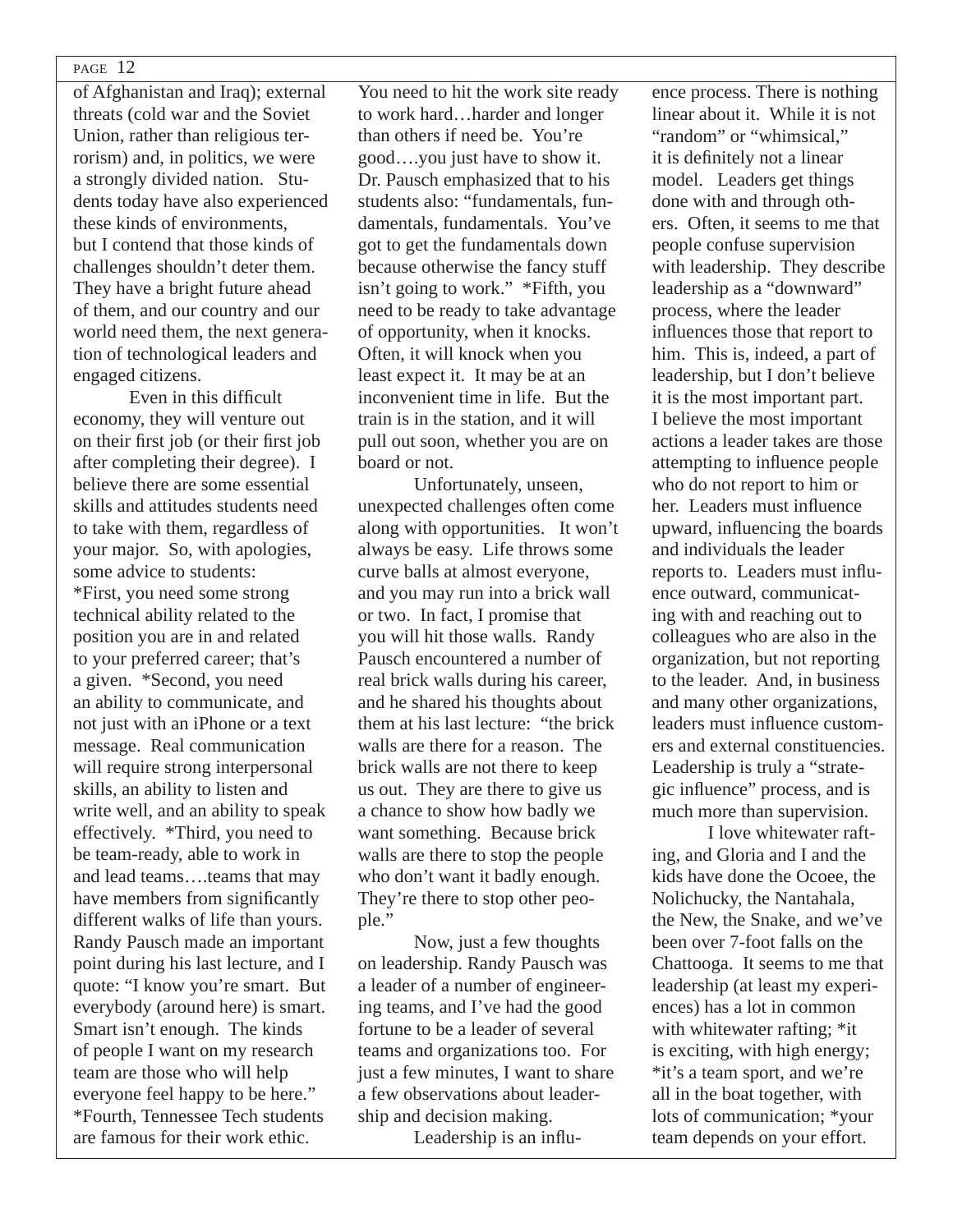\*everyone will be bounced around a lot, but you've got to know when to paddle,…and when to just hold on. Knowing when to paddle when to push forward—and when to hold on is an important leadership trait. \*the leader (and the team) also have to keep the boat pointed downstream, toward the goal. And, above all, in whitewater, you have to stay in the boat and hold on to your paddle. My paddle has had T.E.C.H. written on it….core values for technological leadership, enrollment growth, a caring campus, and high quality. The paddle steers the boat, and it provides forward motion, or can be used to slow the boat down if it is moving in the wrong direction. Hold on to your paddle.

 Leaders have to make decisions….in fact; I believe they should absolutely enjoy making decisions. But often their decision environment is whitewater, with lots of moving parts, some bumpy roads ahead, and stuff you can't see under the surface. That's when a team works best. Team input is invaluable, but the leader must also understand that they have the ultimate responsibility…and possible may shoulder blame…for the decision. I've learned to make hard choices, after encouraging a lot of advice and input. I've learned that not all decisions have happy outcomes, even though they are the best decision you can make in the circumstances. I've learned to have patience, to trust advice, even though the alligators are screaming for speed. Having been a business dean, my concept of speed often had a faster-burning fuse than those of some of my colleagues….but overall, I've learned that teams—shared

governance strategies in higher education lingo—often result in vastly superior and widely acceptable decisions.

 Now, just a brief message about my plans. Everyone familiar with performance excellence/ quality literature recognizes the phrase "it's a journey and not a destination." That's certainly true in my case. My journey continues, and I look forward to many more years of teaching students and serving the university in other roles as president emeritus. I also look forward to continued community service, and currently serve as chairman of the Highlands Regional Economic Development Initiative, on the boards of Cookeville Regional Medical Center, the Cookeville-Putnam

Chamber of Commerce, the Middle Tennessee Council of Boy Scouts of America, and Blood Assurance Corporation. Whether it is health care, economic development, or boy scouts, there is still a lot of "whitewater," and the performance excellence challenges are significant.

 Gloria and I are blessed beyond measure to serve as president and first lady. We have immensely enjoyed these past twelve years…and a total of 36 years at tech, and we will have treasured memories of the journey forever.

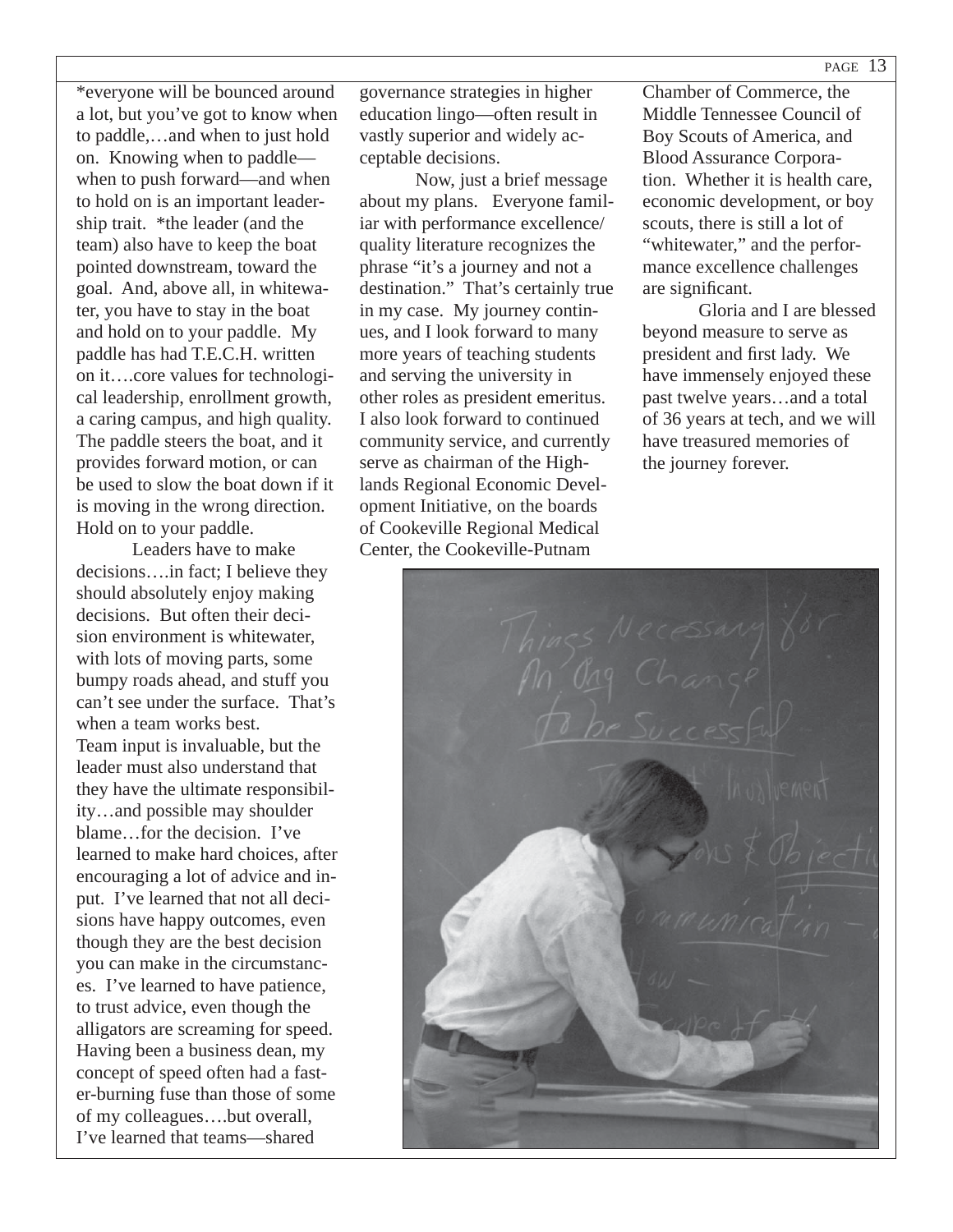## Activities and Accomplishments

• Dr. Curt Reimann serves as Chair of the Quality Management Subcommittee of the Veterans Board on Dose Reconstruction (VBDR). VBDR, created by Congress, serves the Defense Threat Reduction Agency and the Department of Veterans Affairs. VBDR addresses veterans' exposure to radiation in WWII and in atomic testing following WWII.

• Dr. Curt Reimann served on the Jury Panel for Dubai's 6th Cycle of Mohammed Bin Rashid Maktoum (MRM) Business Award, on April 23, 2012.

• Dr. Reimann was a speaker in the 6th Cycle MRM Business Award Closing Conference, on April 24, 2012. His presentation was titled: Business Excellence: How It All Began: Learning From Role Models and Framing Future Challenges"

• Dr. Reimann was the Keynote Speaker in a session: "Special Talks for Chief Executives", at the Thailand Productivity Institute, in Bangkok, on April 27, 2012. His presentation was titled: Building on Business and Organizational Excellence: Progress, Needs, Opportunities, and Challenges"

• Dr. Reimann serves on the advisory board of the TTU School of Interdisciplinary Studies and Extended Education (ISEE).

• Dr. Nat Natarajan serves as the Associate Dean of the College of Business and chairs the Assurance of Learning Committee in the College. In 2011-12, he chaired two TTU committees on Southern Association of Colleges and Schools (SACS) standards for Institutional Effectiveness and Financial Audits for the SACS Five year review.

• Dr. Nat Natarajan published the paper, "Factors influencing the outsourcing decisions: a study of the banking sector in India" (with Professor Ravi Jain) in Strategic Outsourcing: An International Journal.

• Dr. Nat Natarajan presented the paper, "Modeling Strategic Decisions: Case of Airlines in India," at the 42nd National Annual Meeting of the Decision Sciences Institute (DSI), Boston, MA, November 19-22, 2011. The paper was published in the conference Proceedings.

Dr. Nat Natarajan presented the paper, "Innovations in Developing Economies: Challenges and Opportunities for Developed Economies," at the 2nd Annual European Decision Sciences Institute (EDSI) in Wiesbaden, Germany June 24-25, 2011. The paper was published in the conference Proceedings.

• Dr. Nat Natarajan serves on the editorial board of the Journal of Quality Management.

• Josh Simer, the Mayberry Graduate Assistant 2010-11, served on the 2011 Board of Examiners of the Tennessee Center for Performance Excellence (TNCPE). In April 2011, he attended the Quest for Excellence conference in Washington D.C.

Mayberry Advisory Board

The Mayberry Advisory Board met on Tuesday, November 1, 2011. The board members also participated in a panel discussion organized by the MBA students. Earlier they interacted with COB students during the reception and dinner on October 31.



College of Business and TTU officials with Mayberry Advisory Board Members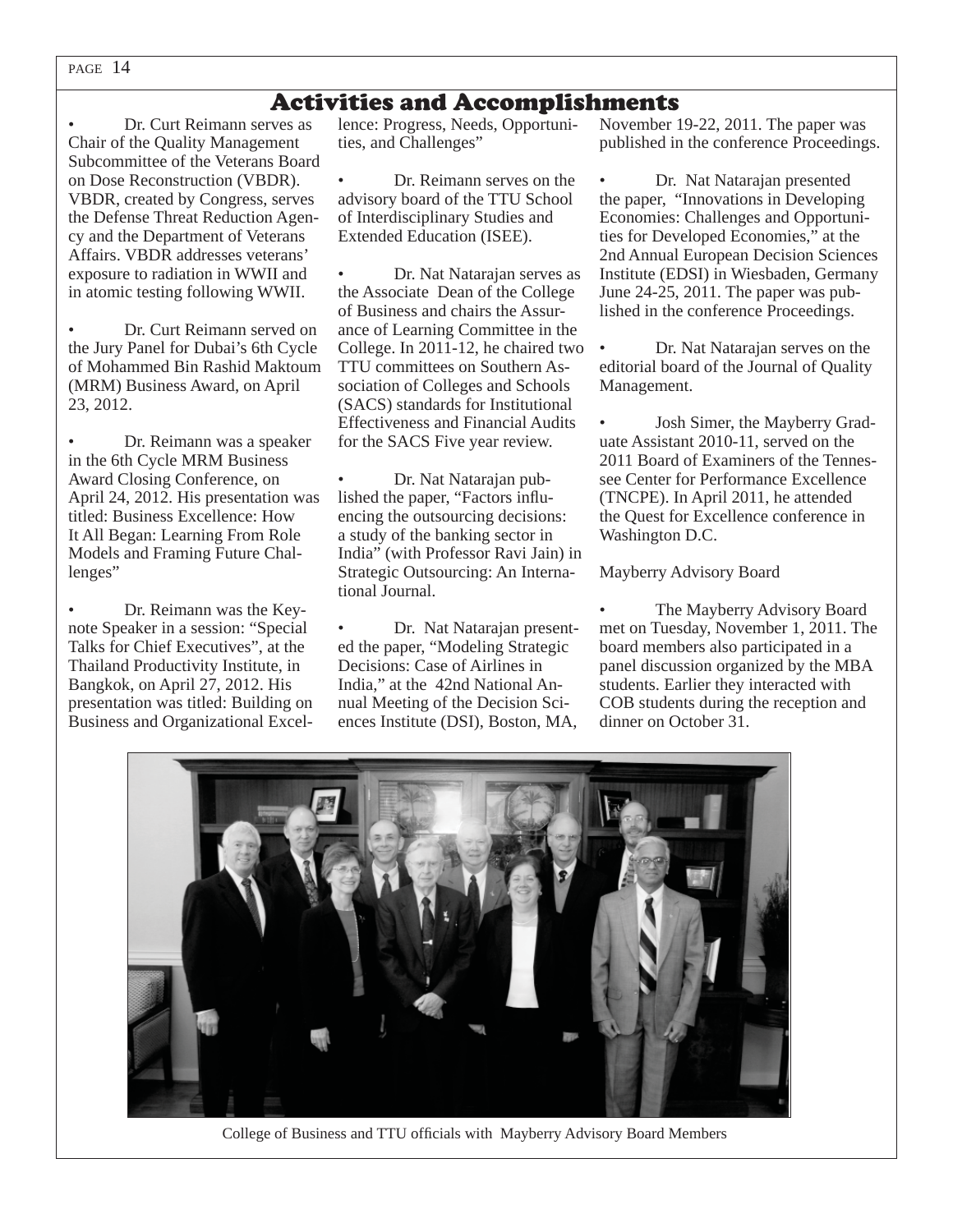## College of Business Maintains Prestigious AACSB Accreditation

The College of Business at Tennessee Tech University has maintained accreditation for both its business and accounting programs by AACSB International—The Association to Advance Collegiate Schools of Business. Founded in 1916, AACSB International is the longest serving global accrediting body for business schools that offer bachelor's, master's, and doctoral degrees in business and accounting.

Only 643 schools of business, or less than 5 percent worldwide, have earned this distinguished hallmark of excellence in management education. To maintain accreditation a business program must undergo a rigorous external review every five years, at which the program must demonstrate its continued commitment to the 21 quality standards relating to faculty qualification, strategic management of resources, interactions of faculty and students, as well as a commitment to continuous improvement and achievement of learning goals in pdegree programs.



"It takes a great deal of self-evaluation and determination to earn and maintain AACSB Accreditation," said Jerry Trapnell, vice president and chief accreditation officer of AACSB International. "Schools not only must meet specific standards of excellence, but their deans, faculty, and staff must make a commitment to ongoing improvement to ensure continued delivery of high-quality education to students."

## Welcome President Oldham

The Mayberry Chair of Excellence welcomes the new President of TTU. Philip B. Oldham joined the university July 1, 2012, as its ninth president. Oldham previously served as provost and senior vice chancellor of academic affairs at the University of Tennessee at Chattanooga, a position he had held since 2007.